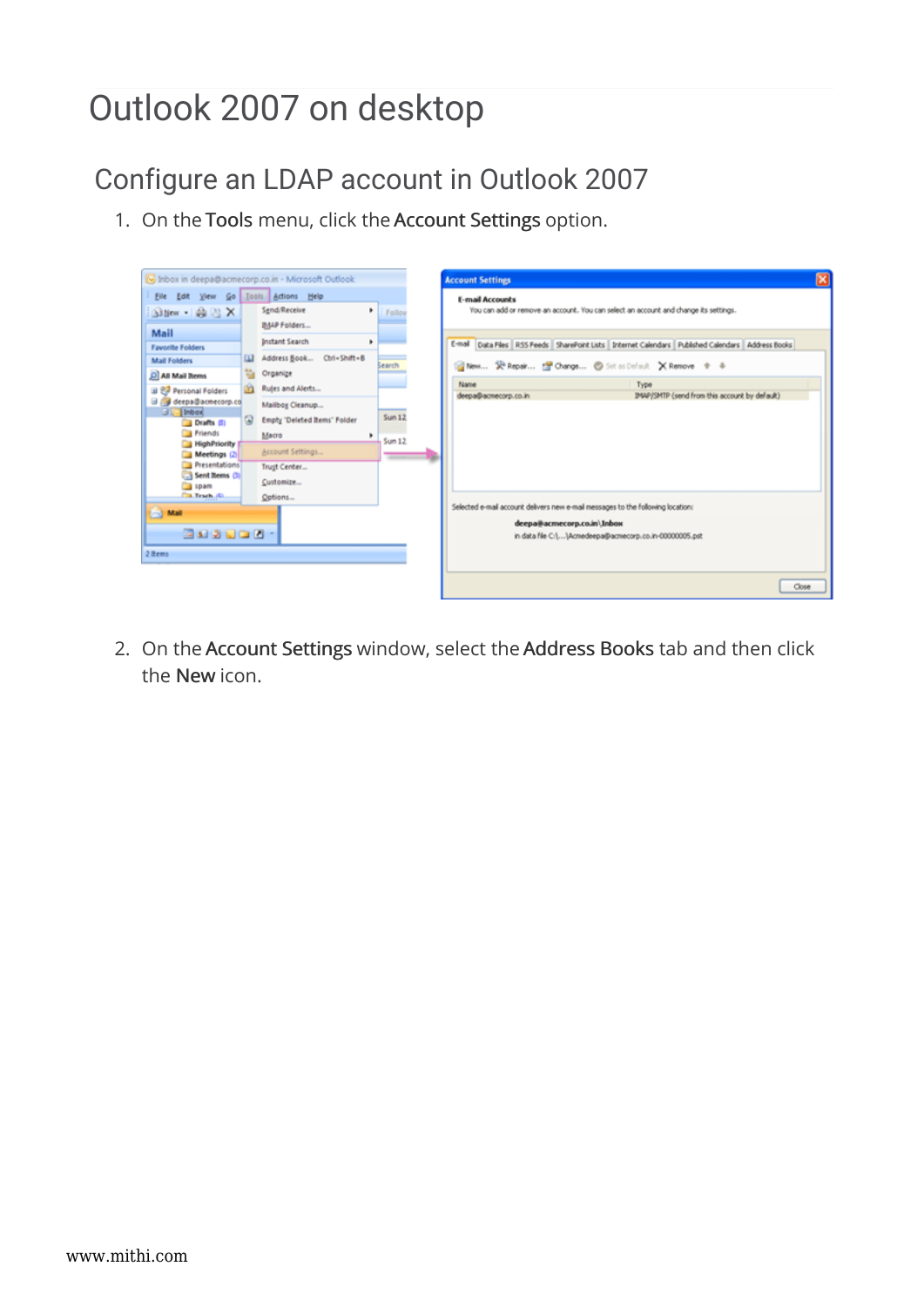| <b>Account Settings</b>                                                                                           |  |
|-------------------------------------------------------------------------------------------------------------------|--|
| <b>Directories and Address Books</b><br>You can choose a directory or address book below to change or remove it.  |  |
| Address Books<br>Data Files   RSS Feeds   SharePoint Lists   Internet Calendars   Published Calendars  <br>E-mail |  |
| New <b>Prof Change</b> X Remove                                                                                   |  |
| Name<br>Type                                                                                                      |  |
| Outlook Address Book<br>MAPI                                                                                      |  |
|                                                                                                                   |  |
|                                                                                                                   |  |
|                                                                                                                   |  |
|                                                                                                                   |  |
|                                                                                                                   |  |
|                                                                                                                   |  |
|                                                                                                                   |  |
|                                                                                                                   |  |
|                                                                                                                   |  |
|                                                                                                                   |  |
|                                                                                                                   |  |
|                                                                                                                   |  |
|                                                                                                                   |  |
| Close                                                                                                             |  |

3. Click to choose the Internet Directory Service (LDAP) option and then click the Next button.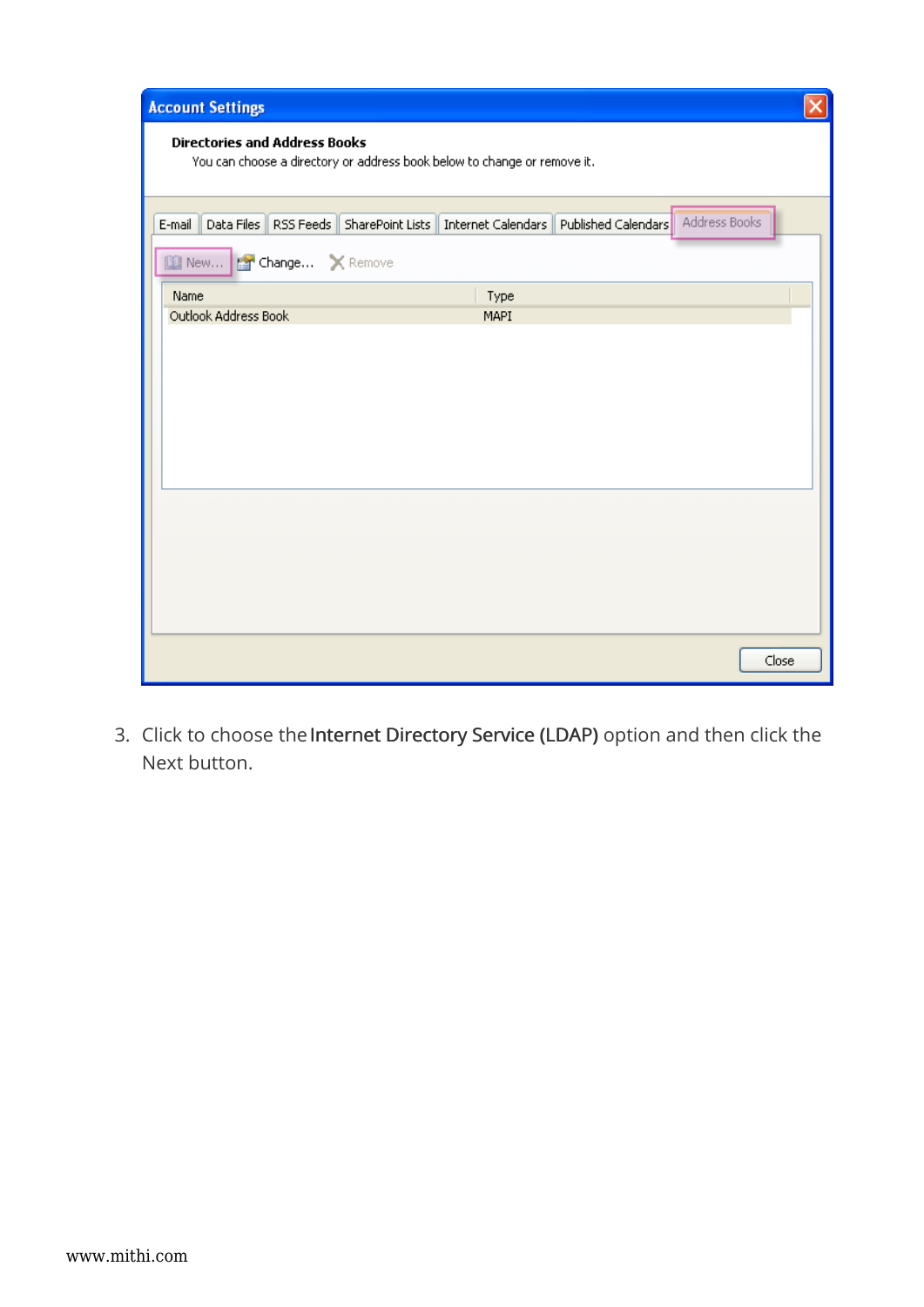| <b>Add New E-mail Account</b>                                                                                                                                                                                                                               |        |
|-------------------------------------------------------------------------------------------------------------------------------------------------------------------------------------------------------------------------------------------------------------|--------|
| <b>Directory or Address Book Type</b><br>You can choose the type of directory or address book you'd like to add.                                                                                                                                            |        |
| Internet Directory Service (LDAP)<br>Connect to an LDAP server to find and verify e-mail addresses and other<br>information.<br><b>Additional Address Books</b><br>Connect to an address book to find and verify e-mail addresses and other<br>information. |        |
| Next<br>$<$ Back                                                                                                                                                                                                                                            | Cancel |

- 4. Enter required settings to access information in the directory service.
	- o In the Server Name box, type the name of the server.

Don't know your server name? Access the online help (https://docs.mithi.com/home/faqs-on-baya-v3-web-client-in-skyconnect#how-to-access-helpto-configure-a-desktop-client-) to know the server settings required to configure your account.

- <sup>o</sup> Click to select the This server requires me to log on check box, and then type your user name and password.
	- i. User Name: Enter the string "mail={user id}, dc=addressbook" mail=deepa@acmecorp.co.in, dc=addressbook
	- ii. Password : Password associated with the user id
- 5. Click the More Settings button to set server settings.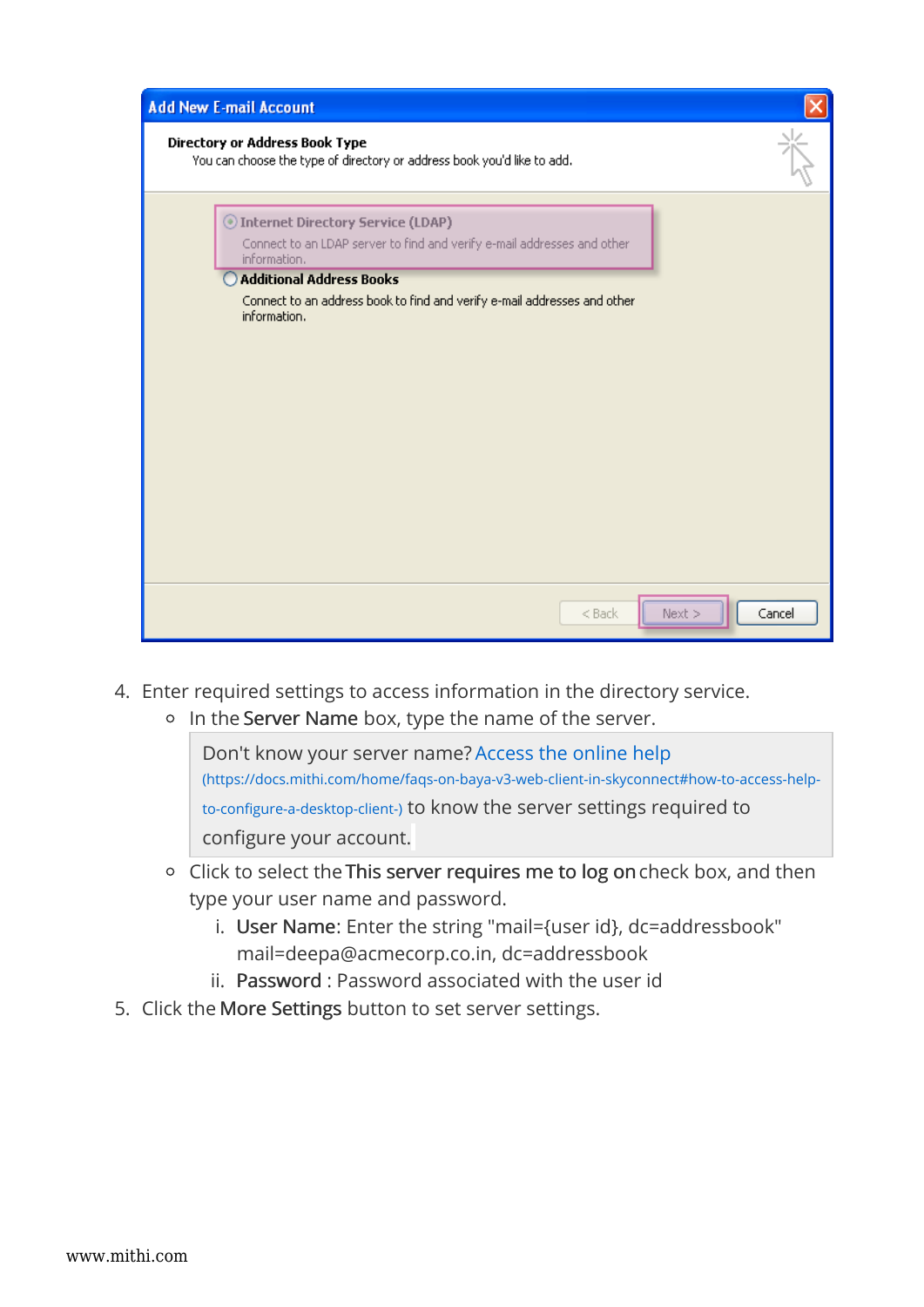| <b>Add New E-mail Account</b>     |                                                                                                                               |        |
|-----------------------------------|-------------------------------------------------------------------------------------------------------------------------------|--------|
|                                   | <b>Directory Service (LDAP) Settings</b><br>You can enter the required settings to access information in a directory service. |        |
| <b>Server Information</b>         |                                                                                                                               |        |
| has given you.                    | Type the name of the directory server your Internet service provider or system administrator                                  |        |
| Server Name:                      | acmecorp.co.in                                                                                                                |        |
| <b>Logon Information</b>          |                                                                                                                               |        |
| This server requires me to log on |                                                                                                                               |        |
| User Name:                        | mail=deepa@acmecorp.co.in, dc                                                                                                 |        |
| Password:                         | <b>NOROKOROKOROKORO</b>                                                                                                       |        |
|                                   | Require Secure Password Authentication (SPA)                                                                                  |        |
|                                   | More Settings                                                                                                                 |        |
|                                   |                                                                                                                               |        |
|                                   |                                                                                                                               |        |
|                                   |                                                                                                                               |        |
|                                   |                                                                                                                               |        |
|                                   | $<$ Back<br>Next                                                                                                              | Cancel |

6. A warning message is displayed. Click theOk button to proceed further.



7. On the Connection tab of Microsoft LDAP Directory dialog box,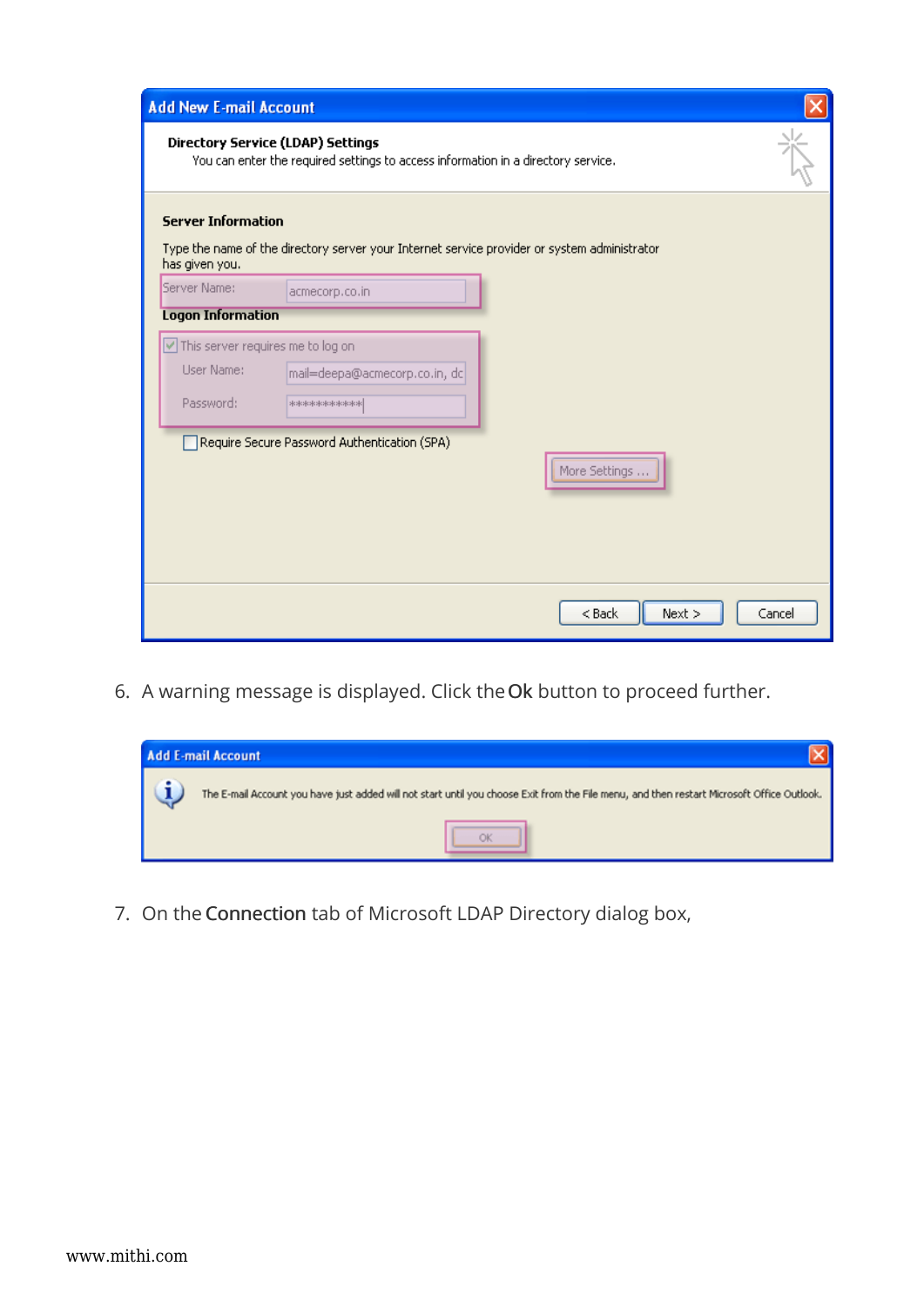| <b>Microsoft LDAP Directory</b>                    |       |  |  |
|----------------------------------------------------|-------|--|--|
| Connection<br>Search                               |       |  |  |
| <b>Display Name</b>                                |       |  |  |
| The display name as it appears in the Address Book |       |  |  |
| Acmecorp Address Book                              |       |  |  |
|                                                    |       |  |  |
| <b>Connection Details</b>                          |       |  |  |
| 389<br>Port:                                       |       |  |  |
| Use Secure Sockets<br>Layer                        |       |  |  |
|                                                    |       |  |  |
| Cancel<br>ОК                                       | Apply |  |  |

- i. Under Display Name, type the name for the LDAP address book to identify it easily. For example, Mithi SkyConnect Address Book.
- ii. Under Connection Details, enter the port number on which the LDAP service is running. The default value of port number is 389.
- 8. Click the Search tab to change the search settings. Under Server Settings, Under Search Base,

| <b>Microsoft LDAP Directory</b>                                                               |  |  |  |
|-----------------------------------------------------------------------------------------------|--|--|--|
| Search<br>Connection                                                                          |  |  |  |
| Server Settings                                                                               |  |  |  |
| 60<br>Search timeout in seconds:                                                              |  |  |  |
| Specify the maximum number of entries you<br>100<br>want to return after a successful search: |  |  |  |
| Search Base                                                                                   |  |  |  |
| ◯ Use Default                                                                                 |  |  |  |
| dc=addressbook<br>Custom:                                                                     |  |  |  |
| Browsing<br>Enable Browsing (requires server support)                                         |  |  |  |
| Cancel<br>Apply<br>ŌK                                                                         |  |  |  |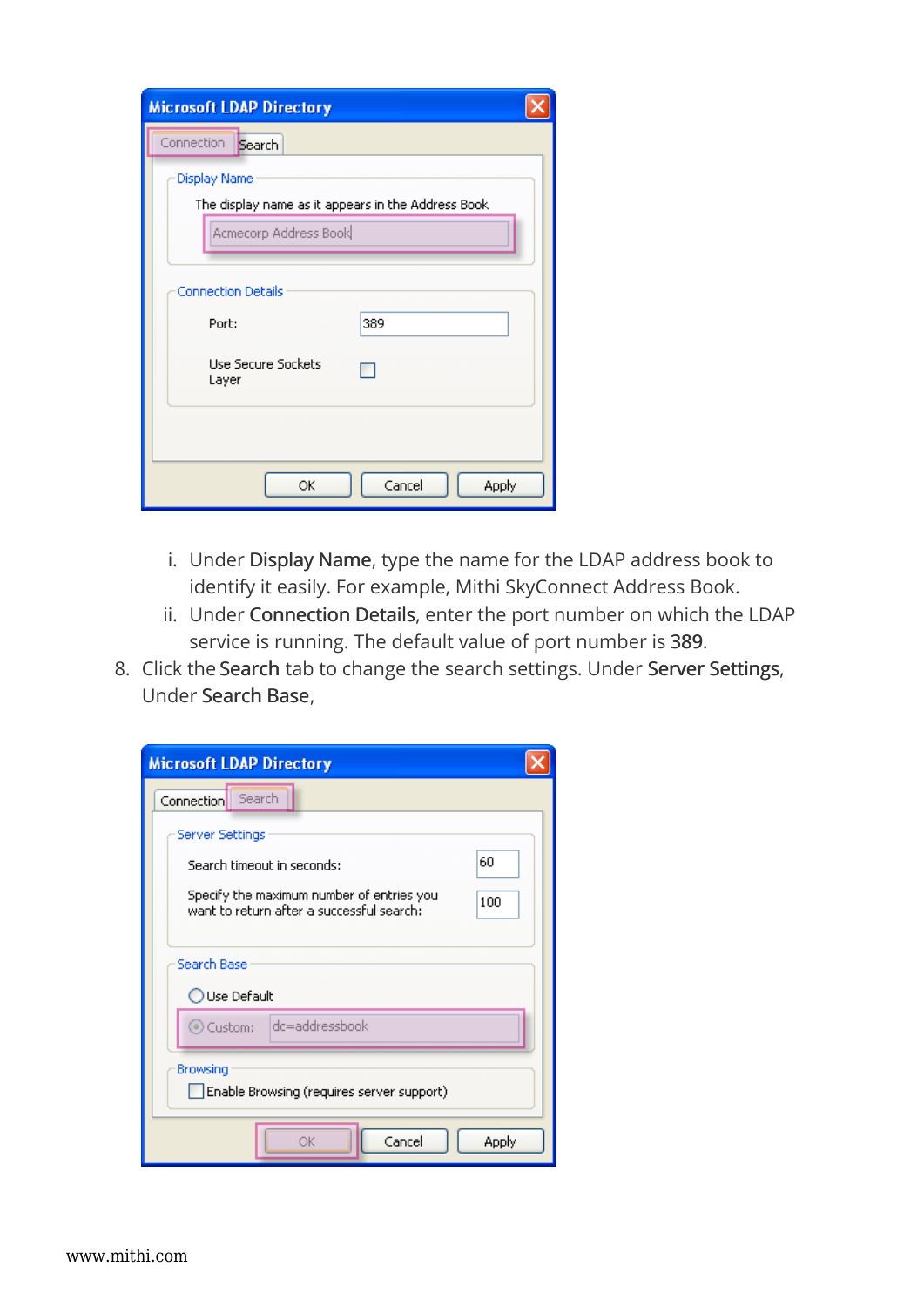- i. The search time-out setting specifies the number of seconds that Outlook spends searching the LDAP directory to resolve names in a message.
- ii. You can also limit the number of names listed in the Address Book that are returned from a successful search.
- iii. Choose the Custom option
- iv. Enter the string "dc=addressbook" without any space or a newline
- 9. Click OK => Next => Finish to complete the set up. The newly added address book is displayed in the Address Books tab of the Account Settings window.

| Address Books<br>E-mail Data Files RSS Feeds SharePoint Lists Internet Calendars Published Calendars<br>New <b>The Change</b> X Remove<br>Type<br>Outlook Address Book<br>MAPI<br>Acmecorp Address Book<br>LDAP |
|-----------------------------------------------------------------------------------------------------------------------------------------------------------------------------------------------------------------|
|                                                                                                                                                                                                                 |
|                                                                                                                                                                                                                 |
|                                                                                                                                                                                                                 |
|                                                                                                                                                                                                                 |
|                                                                                                                                                                                                                 |
|                                                                                                                                                                                                                 |
|                                                                                                                                                                                                                 |
|                                                                                                                                                                                                                 |
|                                                                                                                                                                                                                 |
|                                                                                                                                                                                                                 |
|                                                                                                                                                                                                                 |
|                                                                                                                                                                                                                 |
|                                                                                                                                                                                                                 |
|                                                                                                                                                                                                                 |
|                                                                                                                                                                                                                 |
|                                                                                                                                                                                                                 |
|                                                                                                                                                                                                                 |
|                                                                                                                                                                                                                 |

10. Restart MS Outlook 2007 => Go to Address Book > Select newly added address book and search for contacts.